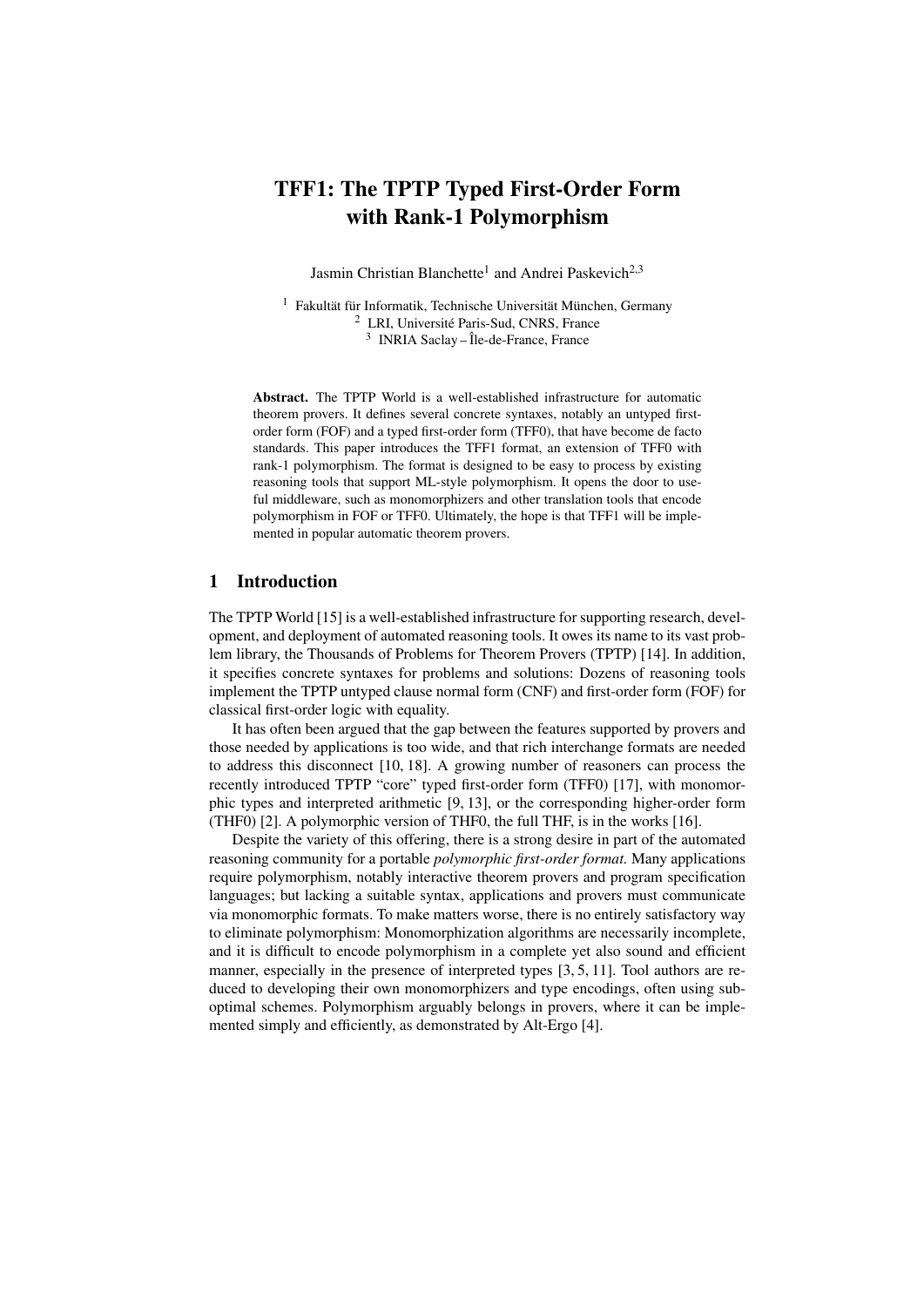This paper describes the TFF1 format, an extension of TFF0 with rank-1 polymorphism. The extension was designed with the participation of members of the TPTP community, reflecting its needs. Besides compatibility with TFF0 and conceptual integrity with the upcoming full THF, an important design goal was to ensure that the format can easily be processed by existing reasoning tools that support ML-style polymorphism. TFF1 also opens the door to useful middleware, such as monomorphizers and other translation tools. The complete specification is available online.<sup>1</sup> The parts that TFF1 inherits from TFF0 are described in the TFF0 specification [17].

## 2 Syntax

Briefly, the types, terms, and formulas of TFF1 are analogous to those of TFF0, except that function and predicate symbols can be declared to be polymorphic, types can contain type variables, and *n*-ary type constructors are allowed. Type variables in type signatures and formulas are explicitly bound. Instances of polymorphic symbols are specified by explicit type arguments, rather than inferred.

*Types.* The *types* of TFF1 are built from *type variables* and *type constructors* of fixed arities. The usual conventions of TPTP apply: Type variables start with an uppercase letter and type constructors with a lowercase letter. The types A, list(A), list(bird), and map(nat, list(B)) are all examples of well-formed types.

As in TFF0, the type \$i of individuals is predefined but has no fixed semantics, whereas the arithmetic types  $\frac{1}{2}$  int,  $\frac{1}{2}$ rat, and  $\frac{1}{2}$ real are modeled by  $\mathbb{Z}, \mathbb{Q}$ , and  $\mathbb{R}$  [17]. It is perfectly acceptable for a TFF implementation to restrict itself to "pure TFF*k*," without arithmetic. TFF*k* with arithmetic is sometimes labeled "TFA*k*."

*Type Signatures.* Each function and predicate symbol occurring in a formula must be associated with a *type signature* that specifies the types of the arguments and, for functions, the result type. Type signatures can take any of the following forms:

- (a) a type (predefined or user-defined);
- (b) the Boolean pseudotype \$o (the result "type" of predicate symbols);
- (c)  $(\tau_1 * \cdots * \tau_n) > \tilde{\tau}$  for  $n > 0$ , where  $\tau_1, \ldots, \tau_n$  are types and  $\tilde{\tau}$  is a type or \$0;
- (d)  $! > [\alpha_1 : \text{stType}, \dots, \alpha_n : \text{stType}] : \varsigma \text{ for } n > 0, \text{ where } \alpha_1, \dots, \alpha_n \text{ are distinct type}$ variables and  $\varsigma$  has one of the previous three forms.

In accordance with TFF0, the parentheses in form (c) are omitted if  $n = 1$ . The binder  $\leq$  is in form (d) denotes universal quantification. If  $\varsigma$  is of form (c), it must be enclosed in parentheses. All type variables must be bound by a !>-binder.

Form (a) is used for monomorphic constants; form (b), for propositional constants, including the predefined symbols \$true and \$false; form (c), for monomorphic functions and predicates; and form (d), for polymorphic functions and predicates.

Type variables that are bound by !> without occurring in the type signature's body are called *phantom type variables.* These make it possible to specify operations and relations directly on types and provide a convenient way to encode type classes.

<sup>1</sup> http://www21.in.tum.de/~blanchet/tff1spec.pdf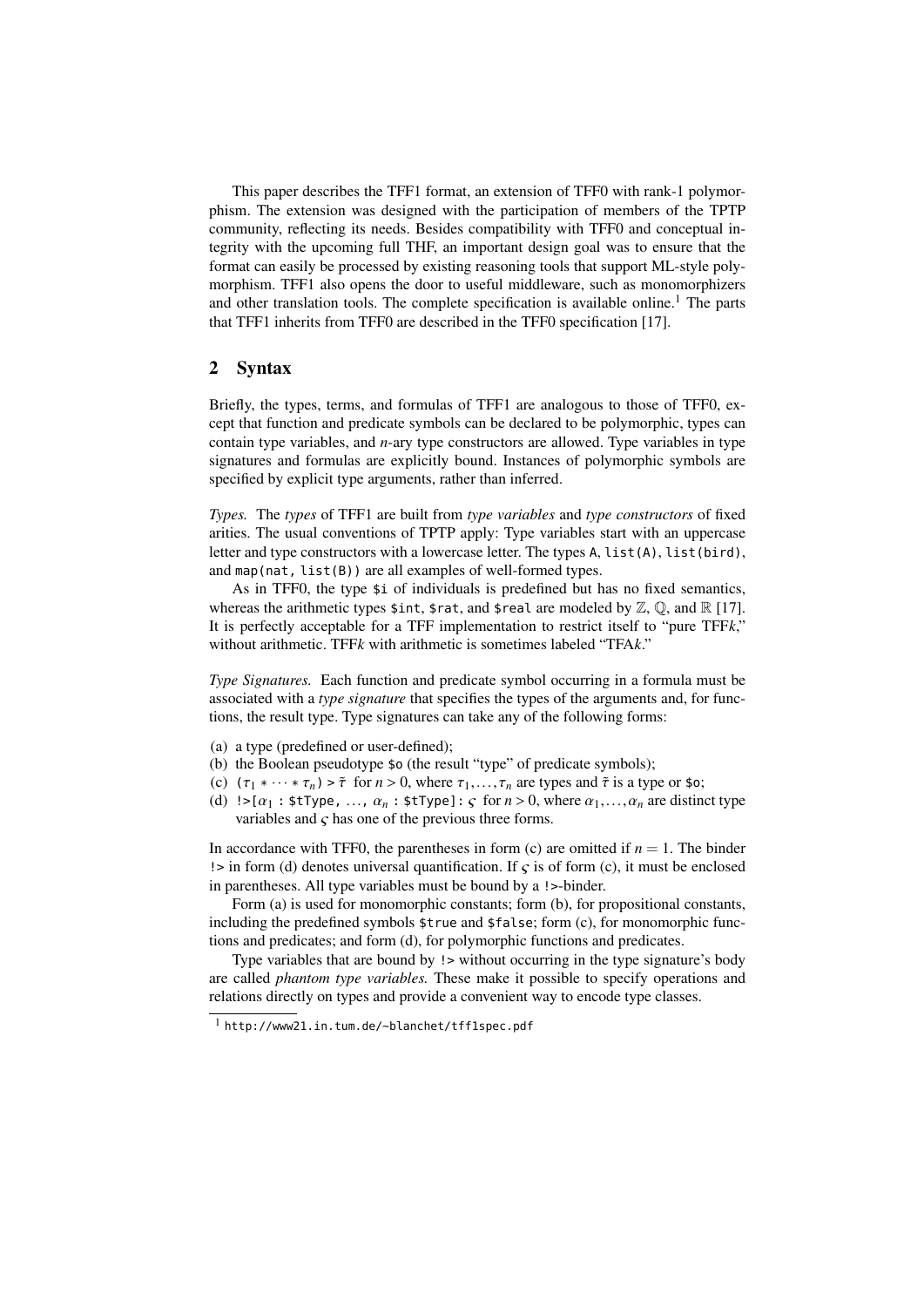*Type Declarations.* Type constructors can optionally be declared. The following declarations introduce a nullary type constructor bird, a unary type constructor list, and a binary type constructor map:

```
tff(bird, type, bird: $tType).
tff(list, type, list: $tType > $tType).
tff(map, type, map: ($tType * $tType) > $tType).
```
If a type constructor is used before being declared, its arity is determined by the first occurrence. Any later declaration must give it the same arity.

A declaration of a function or predicate symbol specifies its type signature. Every type variable occurring in a type signature must be bound by a !>-binder. The following declarations introduce a monomorphic constant pi, a polymorphic predicate is\_empty, and a pair of polymorphic functions cons and lookup:

```
tff(pi, type, pi: $real).
tff(is_empty, type, is_empty : !>[A : $tType]: (list(A) > $o)).
tf(cons, type, cons : !>[A : $tType]: ((A * list(A)) > list(A))).tff(lookup, type,
    lookup : !>[A : $tType, B : $tType]: ((map(A, B) * A) > B)).
```
If a function or predicate symbol is used before being declared, a default type signature is assumed:  $(\xi i * \cdots * \xi i) > \xi i$  for functions and  $(\xi i * \cdots * \xi i) > \xi o$  for predicates. If a symbol is declared after its first use, the declared signature must agree with the assumed signature. If a type constructor, function symbol, or predicate symbol is declared more than once, it must be given the same type signature up to renaming of bound type variables. All symbols share the same namespace.

*Function and Predicate Application.* To keep the required type inference to a minimum, every use of a polymorphic symbol must explicitly specify the type instance. A symbol with a type signature  $! > [\alpha_1 : \text{$t$Type}, \ldots, \alpha_m : \text{$t$Type}]: ((\tau_1 * \cdots * \tau_n) > \tilde{\tau})$  must be applied to *m* type arguments and *n* term arguments. Given the above type signatures for is\_empty, cons, and lookup, the term lookup(\$int, list(A), M, 2) and the atom is\_empty( $\sin$ , cons( $\sin X$ , nil( $\sin Y$ )) are well-formed and contain free occurrences of the type variable A and the term variables M and X.

In keeping with TFF1's rank-1 polymorphic nature, type variables can only be instantiated with actual types. In particular, \$o, \$tType, and !>-binders cannot occur in type arguments of polymorphic symbols.

For systems that implement type inference, the following extension of TFF1 might be useful. When a type argument of a polymorphic symbol can be inferred automatically, it may be replaced with the wildcard  $\epsilon$ . For example: is\_empty( $\epsilon$ <sub>-</sub>, cons( $\epsilon$ <sub>-</sub>,  $X$ , nil( $\xi$ )). The producer of a TFF1 problem must be aware of the type inference algorithm implemented in the consumer to omit only redundant type arguments.

*Type and Term Variables.* Every variable in a TFF1 formula must be bound. The variable's type must be specified at binding time:

```
tff(bird_list_not_empty, axiom,
    ![B : bird, Bs : list(bird)]:
        ~\sim is_empty(bird, cons(bird, B, Bs))).
```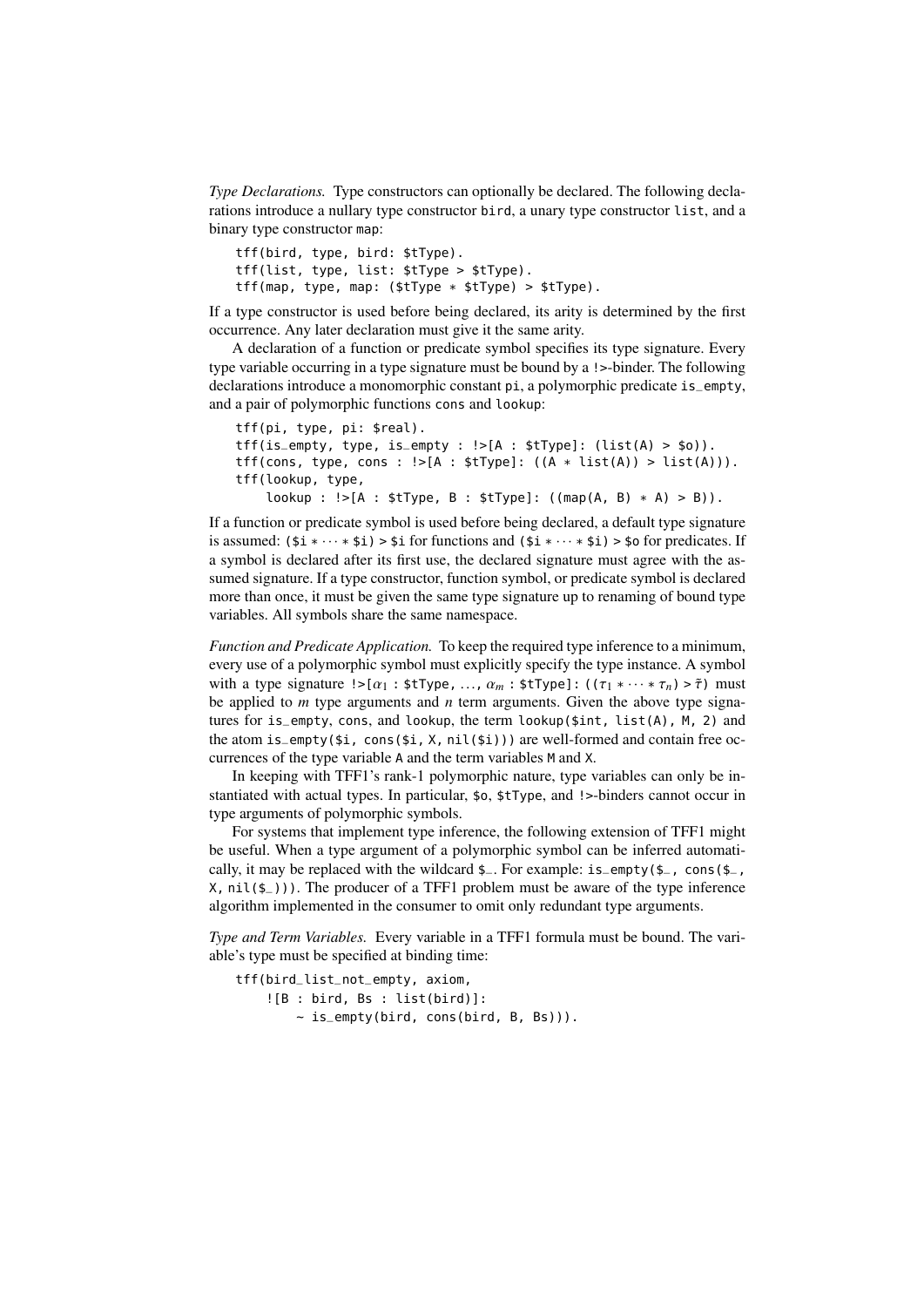If the type and the preceding colon  $($ :) are omitted, the variable is given type  $\ddot{\mathbf{s}}$ i. Every type variable occurring in a TFF1 formula (whether in a type argument or in the type of a bound variable) must also be bound, with the pseudotype \$tType:

```
tff(lookup_update_same, axiom,
    ![A : $tType, B : $tType, M : map(A, B), K : A, V : B]:
        lookup(A, B, update(A, B, M, K, V), K) = V).
```
A single quantifier cluster can bind both type and term variables. Universal and existential quantifiers over type variables are allowed under the propositional connectives, including equivalence, as well as under other quantifiers over type variables, but not in the scope of a quantifier over a term variable, to avoid dependent types.

*Example.* The following problem gives the general flavor of TFF1. It declares and axiomatizes lookup and update operations on maps and conjectures that update is idempotent for fixed keys and values.

```
tff(map, type, map : ($tType * $tType) > $tType).
tff(lookup, type,
    lookup : ! > [A : $tType, B : $tType]: ((map(A, B) * A) > B)).tff(update, type,
    update : !>[A : $tType, B : $tType]:
                  ((map(A, B) * A * B) > map(A, B))).tff(lookup_update_same, axiom,
    ![A : $tType, B : $tType, M : map(A, B), K : A, V : B]:
        \text{lookup}(A, B, \text{update}(A, B, M, K, V), K) = V).tff(lookup_update_diff, axiom,
    ![A : $tType, B : $tType, M : map(A, B), V : B, K : A, L : A]:
        (K := L => \text{lookup}(A, B, \text{update}(A, B, M, K, V), L) =lookup(A, B, M, L))).
tff(map_ext, axiom,
    ![A : $tType, B : $tType, M : map(A, B), N : map(A, B)]:((![K : A]: \text{lookup}(A, B, M, K) = \text{lookup}(A, B, N, K)) =>
         M = N)).
tff(update_idem, conjecture,
    ![A : $tType, B : $tType, M : map(A, B), K : A, V : B]:
        update(A, B, update(A, B, M, K, V), K, V) =
        update(A, B, M, K, V)).
```
## 3 Type Checking and Semantics

*Notation.* In this section, we use standard mathematical notation to write types, terms, and formulas. We use the symbols  $\times$ ,  $\rightarrow$ , and  $\forall$  to write type signatures, and write o for the Boolean pseudotype \$0. It is convenient to treat  $\approx$ ,  $\neg$ ,  $\wedge$ , and  $\forall$  as logical symbols and regard  $\bot$ ,  $\top$ ,  $\not\approx$ ,  $\vee$ ,  $\rightarrow$ ,  $\leftrightarrow$ ,  $\leftrightarrow$ ,  $\not\leftrightarrow$ , and  $\exists$  as abbreviations. Equality could be seen as a polymorphic predicate with the type signature  $\forall \alpha$ .  $\alpha \times \alpha \rightarrow o$ , but the type instance is implicitly specified by the type of either argument, instead of explicitly via a type argument; hence, it is preferable to treat it as a logical symbol.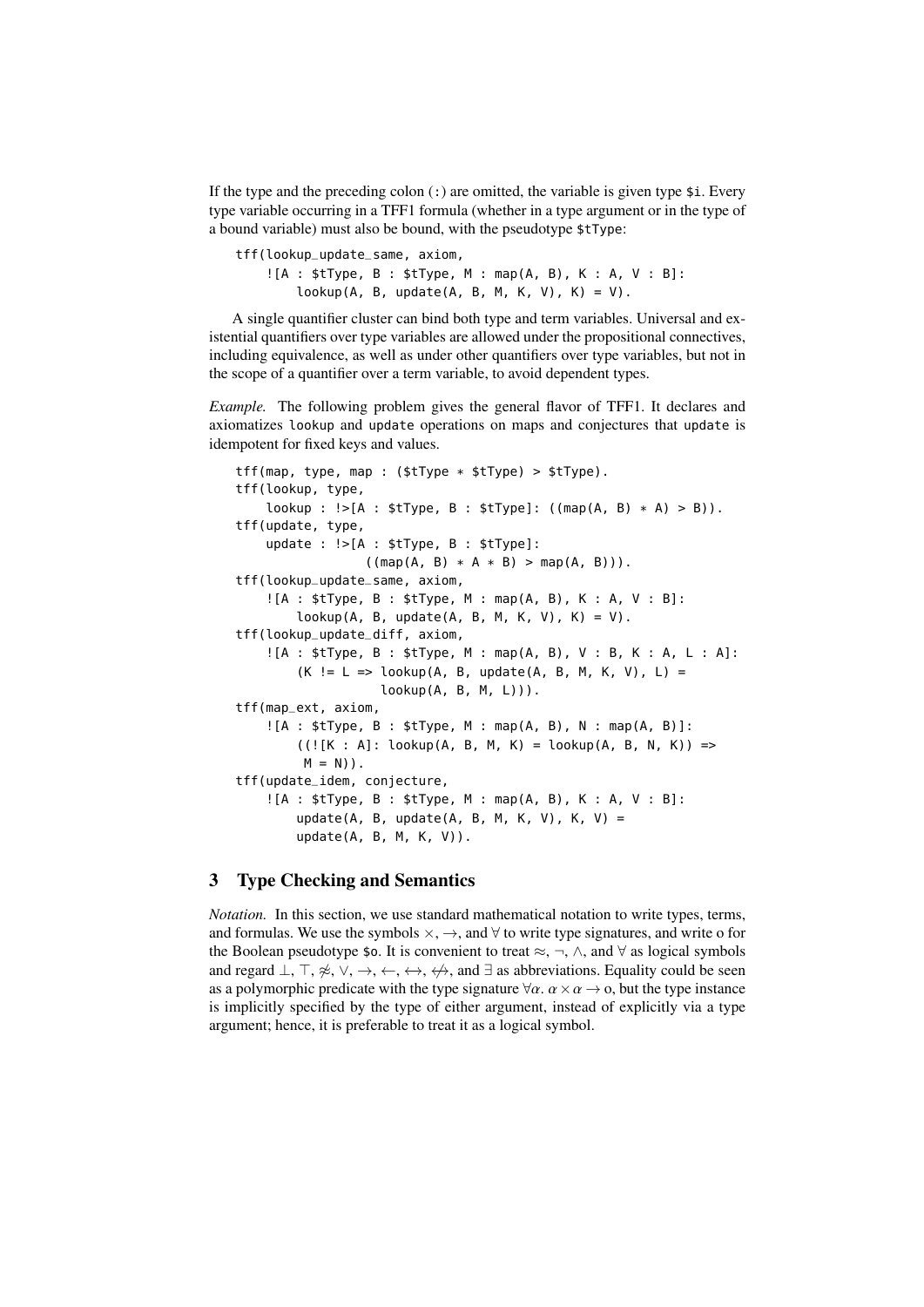*Type Checking.* Let γ be a *type context*, a function that maps every variable to a type. A type judgment  $\gamma \vdash t : \tau$  expresses that the term *t* is *well-typed* and has type  $\tau$  in context  $\gamma$ . A type judgment  $\gamma \vdash \varphi$  : o expresses that the formula  $\varphi$  is *well-typed* in  $\gamma$ . We write  $f : \forall \alpha_1 \dots \alpha_m$ .  $\tau_1 \times \cdots \times \tau_n \to \tau$  and  $p : \forall \alpha_1 \dots \alpha_m$ .  $\tau_1 \times \cdots \times \tau_n \to$  o to specify type signatures of function and predicate symbols, where *m* and *n* can be 0. The typing rules of TFF1 are as follows (where  $\rho$  is a type substitution):

$$
\gamma \vdash u : \gamma(u)
$$
\n
$$
\frac{f : \forall \alpha_1 ... \alpha_m. \tau_1 \times \cdots \times \tau_n \to \tau \qquad \gamma \vdash t_1 : \tau_1 \rho \qquad \cdots \qquad \gamma \vdash t_n : \tau_n \rho}{\gamma \vdash f(\alpha_1 \rho, ..., \alpha_m \rho, t_1, ..., t_n) : \tau \rho}
$$
\n
$$
\frac{p : \forall \alpha_1 ... \alpha_m. \tau_1 \times \cdots \times \tau_n \to 0 \qquad \gamma \vdash t_1 : \tau_1 \rho \qquad \cdots \qquad \gamma \vdash t_n : \tau_n \rho}{\gamma \vdash p(\alpha_1 \rho, ..., \alpha_m \rho, t_1, ..., t_n) : 0}
$$
\n
$$
\frac{\gamma \vdash s : \tau \qquad \gamma \vdash t : \tau}{\gamma \vdash s \approx t : 0} \qquad \frac{\gamma \vdash \varphi : 0 \qquad \gamma \vdash \psi : 0}{\gamma \vdash \varphi \wedge \psi : 0}
$$
\n
$$
\frac{\gamma \vdash \varphi : 0}{\gamma \vdash \neg \varphi : 0} \qquad \frac{\gamma[u \mapsto \tau] \vdash \varphi : 0}{\gamma \vdash \forall u : \tau, \varphi : 0} \qquad \frac{\gamma \vdash \varphi[\alpha'/\alpha] : 0}{\gamma \vdash \forall \alpha. \varphi : 0}
$$

In the last rule,  $\alpha'$  is an arbitrary type variable that occurs neither in  $\varphi$  nor in the les of  $\alpha$ . The renaming is necessary to reject formulas such as  $\forall \alpha \forall u : \alpha \forall \alpha \forall v : \alpha$ values of  $\gamma$ . The renaming is necessary to reject formulas such as  $\forall \alpha$ .  $\forall u : \alpha$ .  $\forall \alpha$ .  $\forall v : \alpha$ .  $u \approx v$ , where the types of *u* and *v* are actually different. By assuming that no type variable can be both free and bound in the same formula, we can avoid explicit renaming of type variables, and the last typing rule's premise becomes  $\gamma \vdash \varphi : o$ .

*Semantics.* An interpretation  $\Im$  for a given set of type constructors, function symbols, and predicate symbols is constructed as follows. First, we fix a nonempty collection D of nonempty sets, the *domains.* The union of all domains is called the *universe*, U.

An *n*-ary type constructor  $\kappa$  is interpreted as a function  $\kappa^3$ :  $\mathbb{D}^n \to \mathbb{D}$ . Let  $\theta$  be a *type*<br>*ustion* a function that mans every type variable to a domain. Types are evaluated *valuation*, a function that maps every type variable to a domain. Types are evaluated according to the equations  $[\![\alpha]\!]_{\theta}^{\eta} \triangleq \theta(\alpha)$  and  $[\![\kappa(\tau_1, \ldots, \tau_n)]\!]_{\theta}^{\eta} \triangleq \kappa^{\eta} (\[\![\tau_1]\!]_{\theta}^{\eta}, \ldots, [\![\tau_n]\!]_{\theta}^{\eta})$ . according to the equations  $\llbracket \alpha \rrbracket_{\theta}^2 = \theta(\alpha)$  and  $\llbracket \kappa(\tau_1, ..., \tau_n) \rrbracket_{\theta}^2 = \kappa^* (\llbracket \tau_1 \rrbracket_{\theta}^2, ..., \llbracket \tau_n \rrbracket_{\theta}^2)$ .<br>Since type evaluation depends only on the values of  $\theta$  on the type variables occurring<br>i in a type, we write  $\llbracket \tau \rrbracket^3$  to denote the domain of a ground type  $\tau$ .<br>A predicate symbol  $n : \forall \alpha \in \mathcal{X}$ ,  $\forall x \in \mathcal{X}$  a is interpre-

A predicate symbol  $p : \forall \alpha_1 ... \alpha_m$ .  $\tau_1 \times \cdots \times \tau_n \to \infty$  is interpreted as a relation  $p^{\mathfrak{I}} \subseteq \vee \mathbb{R}^n$ . A function symbol  $f : \forall \alpha \in \mathbb{R}^n$ ,  $\forall \alpha \in \mathbb{R}^n$ ,  $\forall \alpha \in \mathbb{R}^n$ ,  $\forall \alpha \in \mathbb{R}^n$ ,  $\forall \alpha \in \mathbb{R}^n$ ,  $\mathbb{D}^m \times \mathbb{U}^n$ . A function symbol  $f : \forall \alpha_1 ... \alpha_m$ .  $\tau_1 \times \cdots \times \tau_n \to \tau$  is interpreted as a function  $f^{\mathfrak{I}}$  on  $\mathbb{D}^m \times \mathbb{U}^n$  that maps any *m* domains  $D_1,...,D_m$  and *n* universe elements to an element of element of  $[\![\tau]\!]_{\theta}^{\mathfrak{I}}$ , where  $\theta$  maps each  $\alpha_i$  to  $D_i$ .<br>Let  $\xi$  be a variable valuation a function

Let  $\xi$  be a *variable valuation*, a function that assigns to every variable an element  $\Gamma$  TEE1 terms and formulas are evaluated according to the following equations: of U. TFF1 terms and formulas are evaluated according to the following equations:

$$
\llbracket u \rrbracket^{\mathfrak{J}}_{\theta,\xi} \triangleq \xi(u) \qquad \qquad \llbracket \neg \varphi \rrbracket^{\mathfrak{J}}_{\theta,\xi} \triangleq \neg \llbracket \varphi \rrbracket^{\mathfrak{J}}_{\theta,\xi} \llbracket f(\bar{\sigma},\bar{t}) \rrbracket^{\mathfrak{J}}_{\theta,\xi} \triangleq f^{\mathfrak{I}}(\llbracket \bar{\sigma} \rrbracket^{\mathfrak{J}}_{\theta,\zeta}, \llbracket \bar{t} \rrbracket^{\mathfrak{J}}_{\theta,\xi}) \qquad \qquad \llbracket \varphi \wedge \psi \rrbracket^{\mathfrak{J}}_{\theta,\xi} \triangleq \llbracket \varphi \rrbracket^{\mathfrak{J}}_{\theta,\xi} \wedge \llbracket \psi \rrbracket^{\mathfrak{J}}_{\theta,\xi} \llbracket p(\bar{\sigma},\bar{t}) \rrbracket^{\mathfrak{J}}_{\theta,\xi} \triangleq p^{\mathfrak{I}}(\llbracket \bar{\sigma} \rrbracket^{\mathfrak{J}}_{\theta,\zeta}, \llbracket \bar{t} \rrbracket^{\mathfrak{J}}_{\theta,\xi}) \qquad \qquad \llbracket \forall u : \tau, \varphi \rrbracket^{\mathfrak{J}}_{\theta,\xi} \triangleq \forall a \in \llbracket \tau \rrbracket^{\mathfrak{J}}_{\theta,\zeta} \llbracket \varphi \rrbracket^{\mathfrak{J}}_{\theta,\zeta[u \mapsto a]} \llbracket t_1 \approx t_2 \rrbracket^{\mathfrak{J}}_{\theta,\xi} \triangleq (\llbracket t_1 \rrbracket^{\mathfrak{J}}_{\theta,\xi} = \llbracket t_2 \rrbracket^{\mathfrak{J}}_{\theta,\xi}) \qquad \qquad \llbracket \forall \alpha, \varphi \rrbracket^{\mathfrak{J}}_{\theta,\xi} \triangleq \forall D \in \mathbb{D}. \llbracket \varphi \rrbracket^{\mathfrak{J}}_{\theta(\alpha \mapsto D),\xi}
$$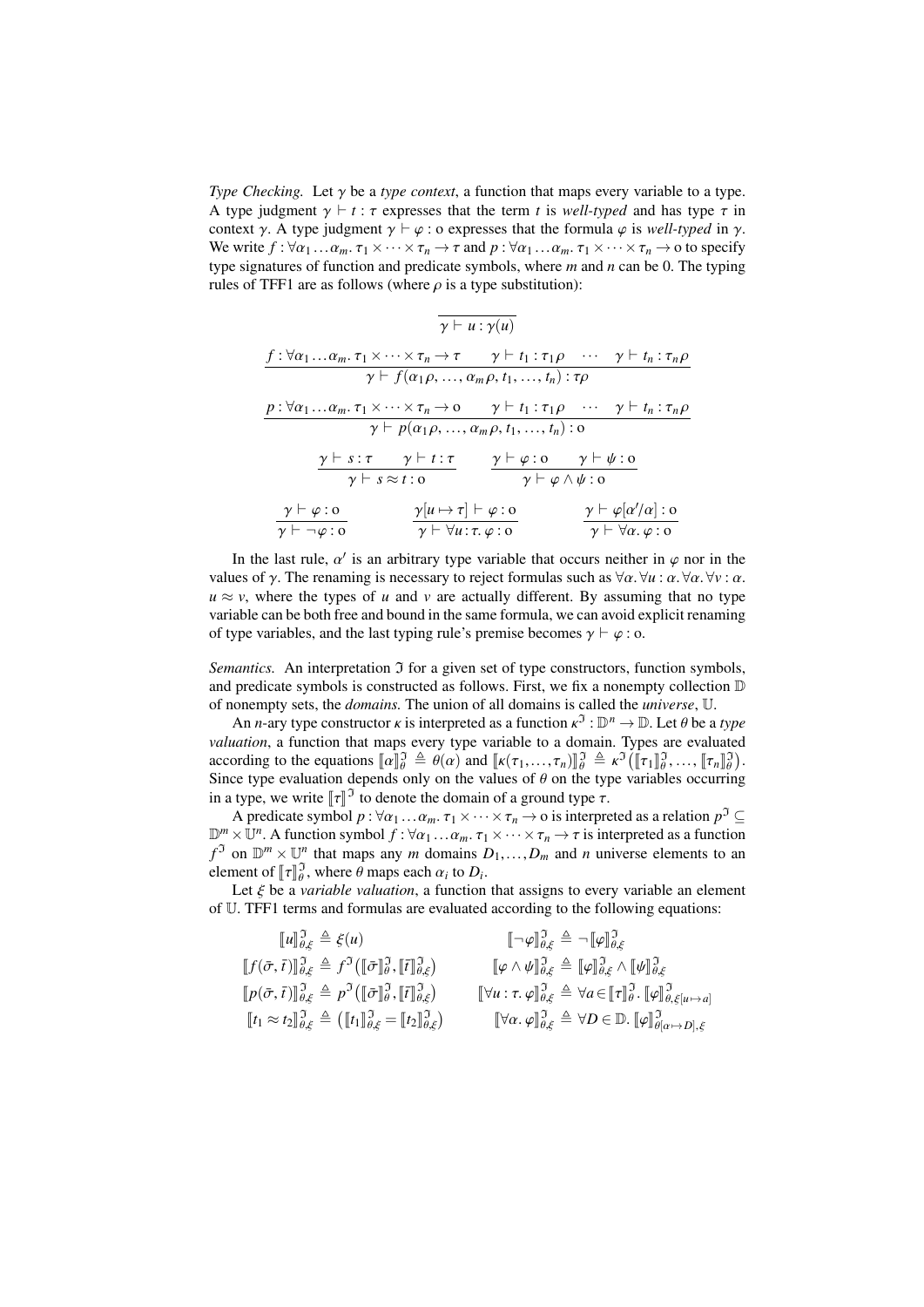## 4 Applications

A number of applications already support TFF1. Geoff Sutcliffe has extended the TPTP World infrastructure to process TFF1 problems and solutions. This involved adapting the Backus–Naur form specification of the TPTP syntaxes, from which parsers are generated.<sup>2</sup> Some TPTP tools still need to be ported to TFF1; this is ongoing work.

The Why3 [6] environment, which defines its own ML-like polymorphic specification language, can parse pure TFF1. Why3 translates between TFF1 and a wide range of formats, including FOF, SMT-LIB, and Alt-Ergo's native syntax [5, 7]. In addition, Why3's TFF1 parser is being ported to Alt-Ergo [4].

HOL(y)Hammer [8] and Sledgehammer [12] integrate various automatic provers in the proof assistants HOL Light and Isabelle/HOL. They have been extended to output pure TFF1 problems for Alt-Ergo and Why3. Using Sledgehammer, we produced 987 problems to populate the TPTP library.<sup>3</sup>

## 5 Conclusion

The TPTP TFF1 format complements the existing TPTP offerings. For reasoning tools that already support polymorphism, TFF1 is a portable alternative to the existing ad hoc syntaxes. But more importantly, the format is a vehicle to foster native polymorphism support in automatic reasoners. The time is ripe: After many years of untyped reasoning, we have recently witnessed the rise of interpreted arithmetic embedded in monomorphic logics. TFF1 lifts the most obvious restrictions of such systems.

The TPTP library already contains nearly a thousand TFF1 problems, and although the format is in its infancy, it is supported by several applications, including the SMT solver Alt-Ergo (via Why3). Work has commenced in Saarbrücken to add polymorphism to the superposition prover SPASS [19]. Given that many applications require polymorphism, other reasoning tools are likely to follow suit. The annual CADE Automated System Competition (CASC) will surely have a role to play driving adoption of the format. But regardless of progress in prover technology, equipped with a concrete syntax and suitable middleware, users can already turn their favorite automatic theorem prover into a fairly efficient polymorphic prover. Rank-1 polymorphism is, of course, no panacea; higher ranks and dependent types could be part of a future TFF2.

For SMT (satisfiability modulo theories) solvers, the SMT-LIB 2 format [1] specifies a classical many-sorted logic much in the style of TFF0 but with parametric symbol declarations (overloading). Polymorphism would make sense there as well, as witnessed by Alt-Ergo. However, the SMT community is still recovering from the upgrade to SMT-LIB 2 and busy defining a standard proof format; implementers would not welcome yet another feature at this point. Moreover, with its support for arithmetic, TFF1 is a reasonable format to implement in an SMT solver if polymorphism is desired.

Acknowledgment. The present specification is largely the result of consensus among participants of the polymorphic-tptp-tff mailing list, especially François Bobot, Chad Brown, Florian Rabe, Philipp Rümmer, Stephan Schulz, Geoff Sutcliffe, and Josef

<sup>2</sup> http://www.cs.miami.edu/~tptp/TPTP/SyntaxBNF.html

<sup>3</sup> http://www.cs.miami.edu/~tptp/TPTP/Proposals/TFF1.html